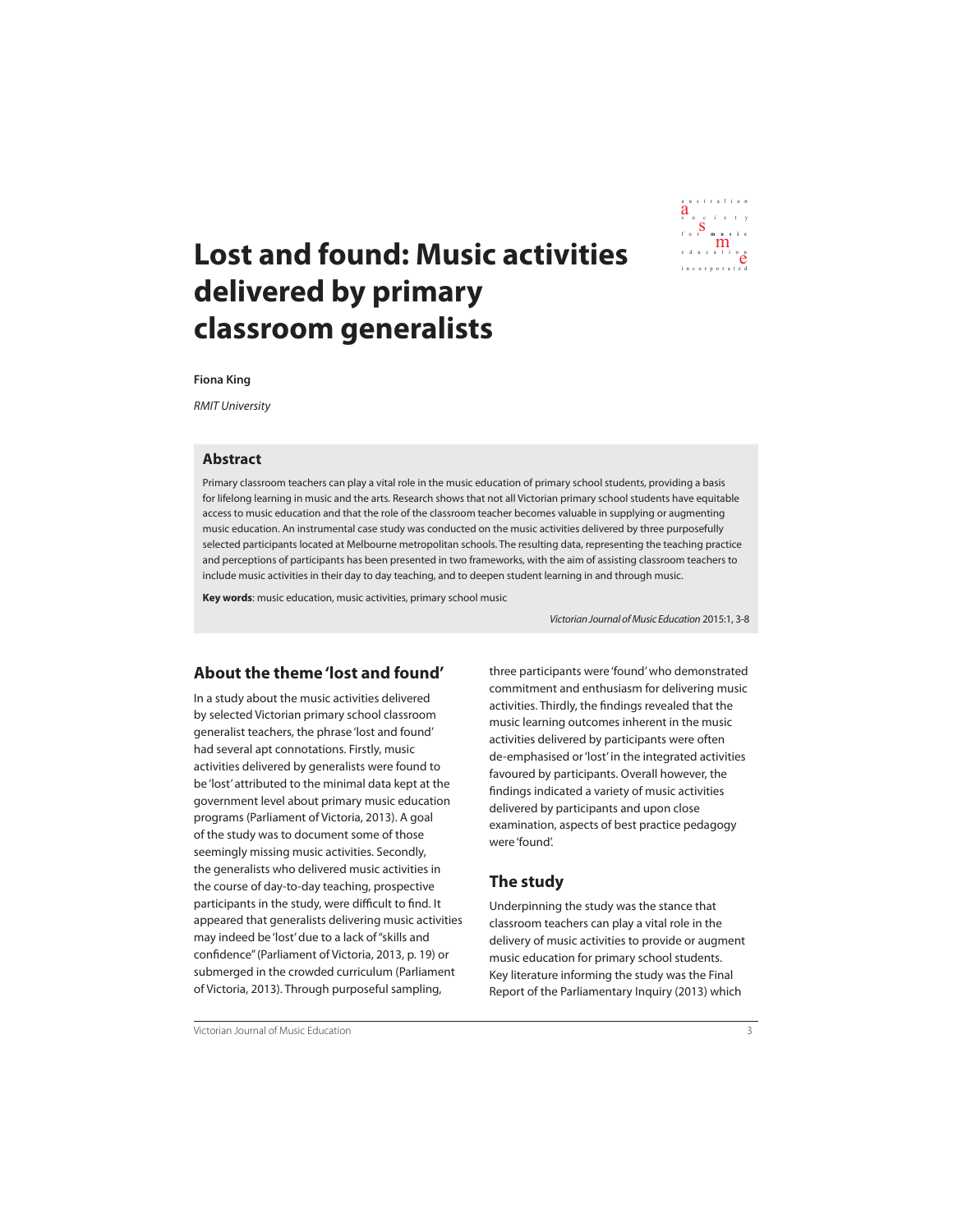found that "not all students have equitable access to music education in Victoria" (p. 17), echoing similar statements from the National Review of School Music Education final report Augmenting the diminished (DEST, 2005). Yet, classroom teachers can play a "fundamental role in ensuring that all students receive a quality school music education" (Parliament of Victoria, 2013, p. 19). Other key literature focused on music activity content (Russell-Bowie, 2012) and pedagogy, namely; authentic (Dinham, 2014; Herrington, 2014), arts integration (Dinham, 2014; Ewing, 2010; Russell-Bowie, 2012) and best practice pedagogy (Jeanneret & Stevens-Ballenger, 2013; Sinclair, Jeanneret & O'Toole, 2012; Russell-Bowie, 2012).

The aim of the study was to investigate the music activities delivered by selected classroom generalists. In effect, the music activities took centre stage. Through data collection numerous varied music activities were identified and analysed. Descriptive accounts were formulated of selected music activities. Other research outcomes included recommendations by participants about their delivery of music activities, participant perceptions of the planning, and the place of music activities and the presentation of two models culminating from the data, to inform the delivery of music activities by future generalists.

A qualitative research methodology (Crewell, 2005) was employed and the research design consisted of a collective instrumental case study (Stake, 1995). The three participants, representing information rich sources in the provision of music activities, were selected for the study through a survey and purposeful sampling (Creswell, 2005; Stake, 1995). Drawn from two state primary schools in the North-Western Metropolitan area, the participants taught in three different year levels; Foundation and Year 1 (from School 1) and Year 5 (from School 2). The participants had different backgrounds in music. Participant 1 played guitar and had singing lessons, Participant 2 had studied music theory extensively many years prior, and Participant 3 had no formal music training but

loved to listen to music. Semi-structured interviews and a detailed activity matrix instrument were the main data collection tools. Analysis through the use of manual coding (Stake, 1995) enabled themes to emerge for discussion.

#### **Music activity findings**

The first research objective required a presentation of descriptive accounts of the music activities delivered by the participants. The music activities were identified and subsequently analysed for content, pedagogical approach, proposed learning outcomes and resources. Represented in the findings was a range of music activities in which the main content themes were singing, listening and performing arts related. Generally the music activities were short in duration and delivered regularly by participants. The participants mainly favoured an integrated pedagogical approach (Dinham, 2014; Russell-Bowie, 2012), each to varying degrees. Integrated music activities were particularly evident in the data from Participant 1 who referred to music activities as a type of pedagogy for English, stating that "music is a powerful tool for learning" for generalist subject areas. Every morning he would sing with the students and play guitar to revise the days of the week, the months of the year and general alphabet songs. When asked about the learning outcomes in the music activities he delivered, Participant 1 did not refer to any music learning outcomes, rather the outcomes were focused around students building social skills, memorising information, developing English skills and "learning how to be a student". Generally music fostered student engagement and interest, thus it was a "great way to start the day". Participant 1 and his Foundation class wrote a song together and performed it at assembly.

Although Participant 2 delivered integrated music activities, mostly to support mathematics and term topic areas, she emphatically stated that in her perspective these activities could not be classified as 'music activities'. In contrast to Participant 1, she defined a 'music activity' as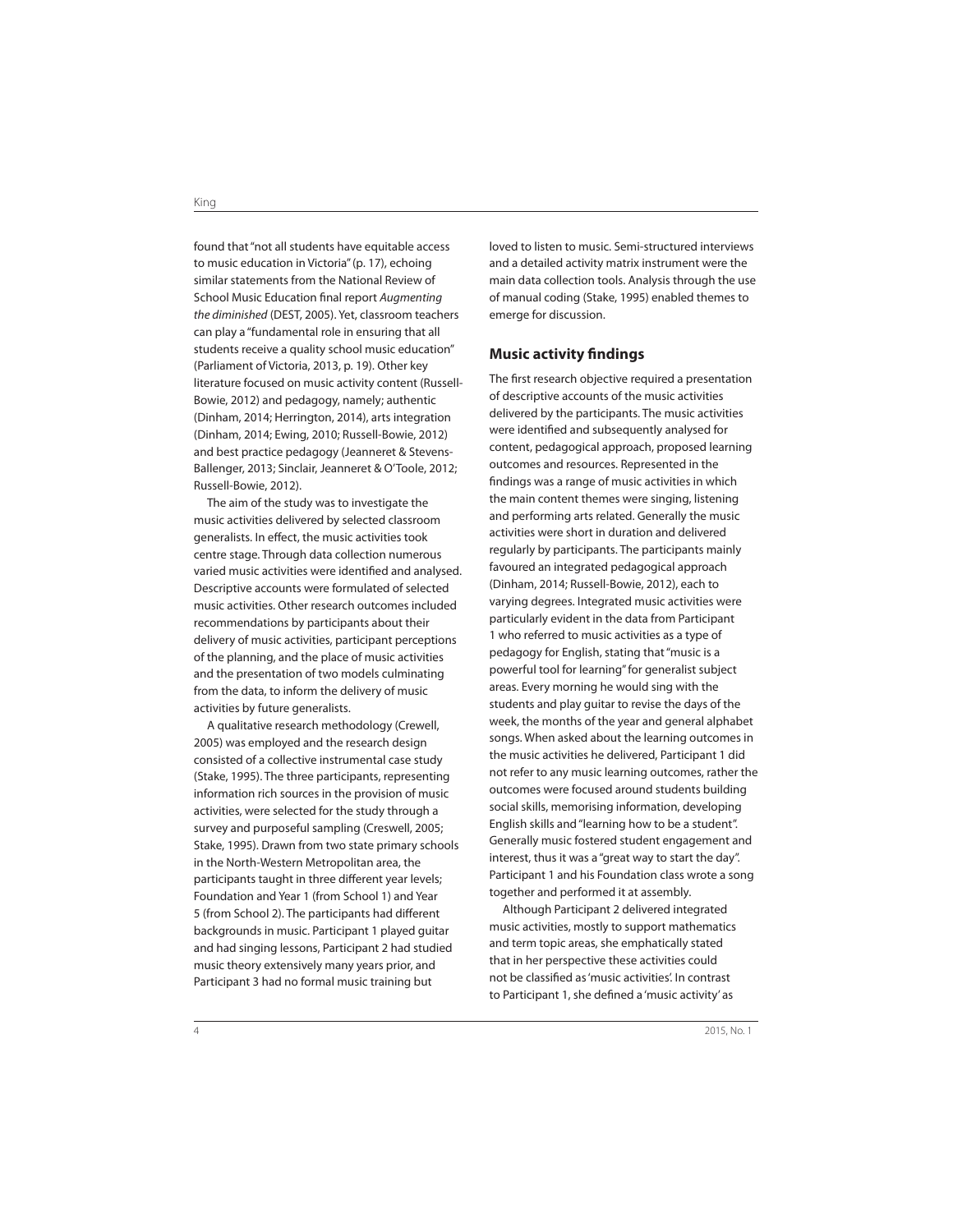including "rhythm, pitch and using instruments" and as such, she did not believe she was not delivering any music activities at all! Participant 2 spoke in retrospect about how she would like to include more music (like in the "old days") but due to current team planning constraints and an emphasis on literacy and numeracy, she felt that music activities in the generalist classroom, including hers, "did not come through". She proposed that the learning outcomes in the music activities she delivered were to "teach kids singing and dancing" and that music activities could enable students to develop discipline and focus. Participant 2 loved to lead students in dancing activities and she enthusiastically encouraged students to present music performances.

The music activities delivered by Participant 3 seemed somewhat embedded in his teaching style and emerged in a largely spontaneous manner. Again, integrated music activities were a main feature, yet Participant 3 infused these activities with elements of constructivist (Jeanneret & Stevens-Ballenger, 2013) and authentic (Dinham, 2014) pedagogical approaches. Music activities covered singing, composing, improvisation and comparative listening. Learning outcomes emphasised music learning, "sing along in time, you know, with the tune" and student ability to "hear a song and remember it". Additionally he acknowledged how music in the classroom connected students to world cultures, history and the themed topic, whilst at other times music could function to promote student relaxation, focus and creative writing. Students in the Year 5 class taught by Participant 3 wrote and performed songs about natural disasters.

#### **Recommendations from participants**

During the interview process, each participant reflectively shared strategies and insights about music activities based on their own experiences. Prompted by the researcher, the participants suggested recommendations specifically framed for generalists who may lack confidence or experience

in delivering music activities. The resulting recommendations included practical suggestions, such as from Participant 1 "use very, very basic lyrics and music", Participant 2 "plan ahead, don't make it up", and from Participant 3 "go slowly when teaching new songs". Other confidence related recommendations emerged containing much enthusiasm, such as this comment from Participant 3, "You just have to give it a go!" Participant 3 also recommended, "The kids will flow with your activity and will give you ideas about what else they'd like to do with it, they will come up with things." The insights, strategies and recommendations reflected the individual personality and teaching style of each participant and overall conveyed their shared enthusiasm for music activity delivery.

#### **Planning and place of music activities**

To provide contextual data as a backdrop in which to view the music activities, the participants were questioned about the manner in which they planned for music activities. Three main themes regarding the planning of music activities emerged. The data indicated individual planning of music activities by participants. For example, Participant 1 learnt specific songs on the guitar in preparation for sing-a-long activities. Secondly, year level team planning of music activities was identified in the study. The planning by Participant 2 with respect to music activities never differed from that of her year level team colleagues. As a third theme, spontaneously delivered music activities also occurred. For Participant 3 this was the main manner in which music activities were included in his day-to-day teaching.

Music activity planning within year level team meetings was reported to be minimal. The planning of music activities that did occur within the year level team was, for Participant 2, heavily impacted by the low level of confidence and limited skill level of other team members. Participant 2 reported this scenario as a main constraint on the inclusion of music activities within her year level. Participant 1 reported that in year level team meetings music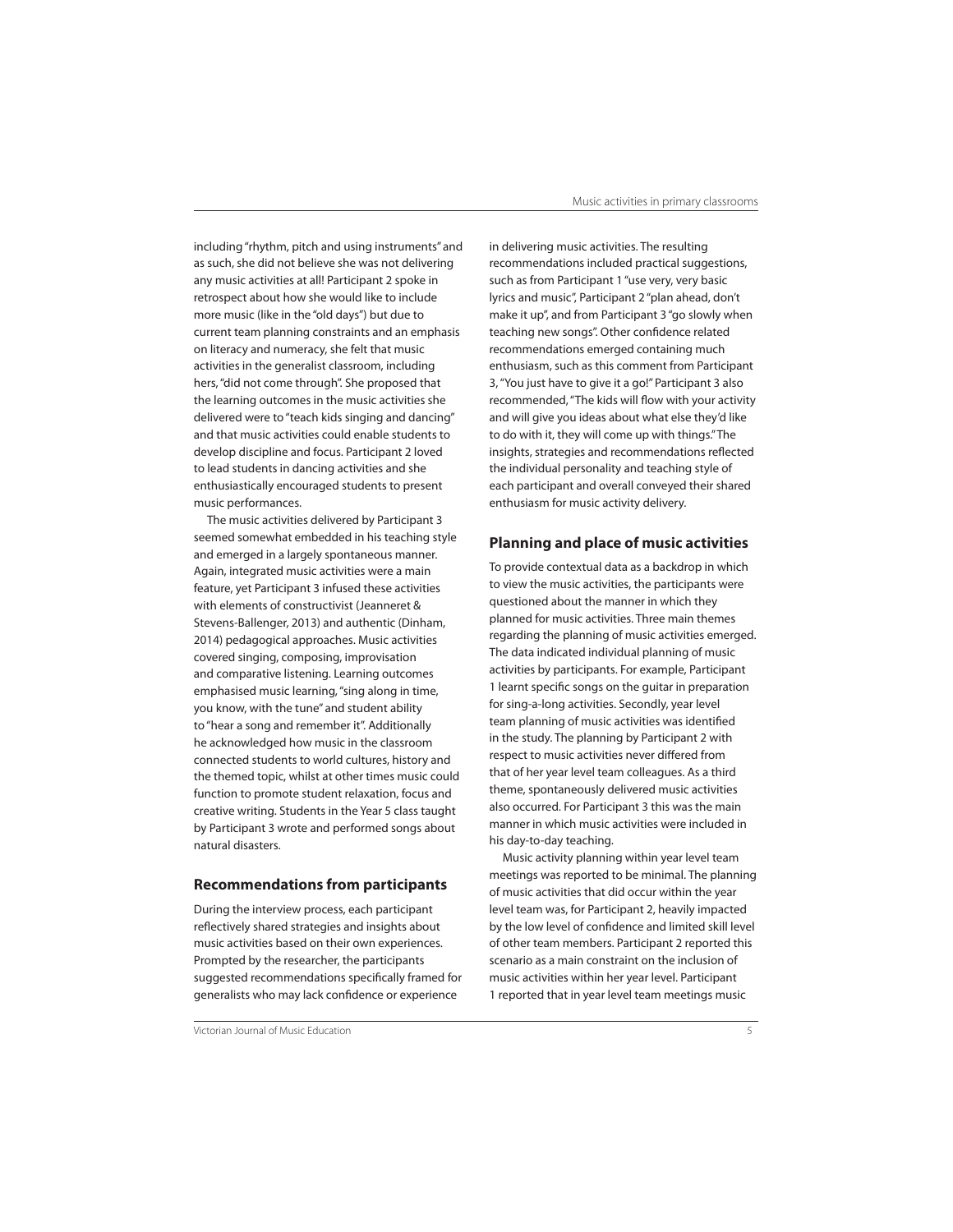activities may not always be considered because there are so many other aspects of the curriculum to plan. One of his recommendations for generalists about music activities was "to include them, don't forget about them". Participant 3 delivered mainly individually planned and spontaneously delivered music activities and referred to team planning very minimally in comparison with the other two participants.

The place of music in the general curriculum program was perceived by the participants as being synonymous to the purpose of delivering music activities. The question of the place of music in the generalist curriculum program became a question of why music activities were included. There was no set requirement placed on the participants to deliver music activities within the school environments in which they were employed. Each participant acknowledged benefits and positive aspects of engaging students in music activities. Participant perception of the place of music activities in the curriculum reflected their differing musical backgrounds and teaching experiences. For example, the placement of music activities in

day-to-day teaching by Participant 1 was more greatly emphasised when he commenced teaching Foundation students. However, in summary, the main place of music activities in the general curriculum, as perceived by the participants, was undoubtedly for student fun and engagement.

#### **Frameworks**

Two framework were developed from the study and presented as a research outcome. The first model, the summary framework (Figure 1.1), reflected a culmination of the emergent themes within each main area of the research. Depicted as a set of building blocks, the summary framework indicates the factors that seemingly enabled music activities to be delivered by the participants. The second framework, the music activity delivery framework (Figure 1.2) was more specific and provided a three step guide to deepening the musical learning outcomes within the integrated music activities delivered by generalists. The music activity delivery framework was inspired by the arts integration model titled 'Syntegration' presented by Russell-Bowie (2012).



Figure 1.1: Summary framework.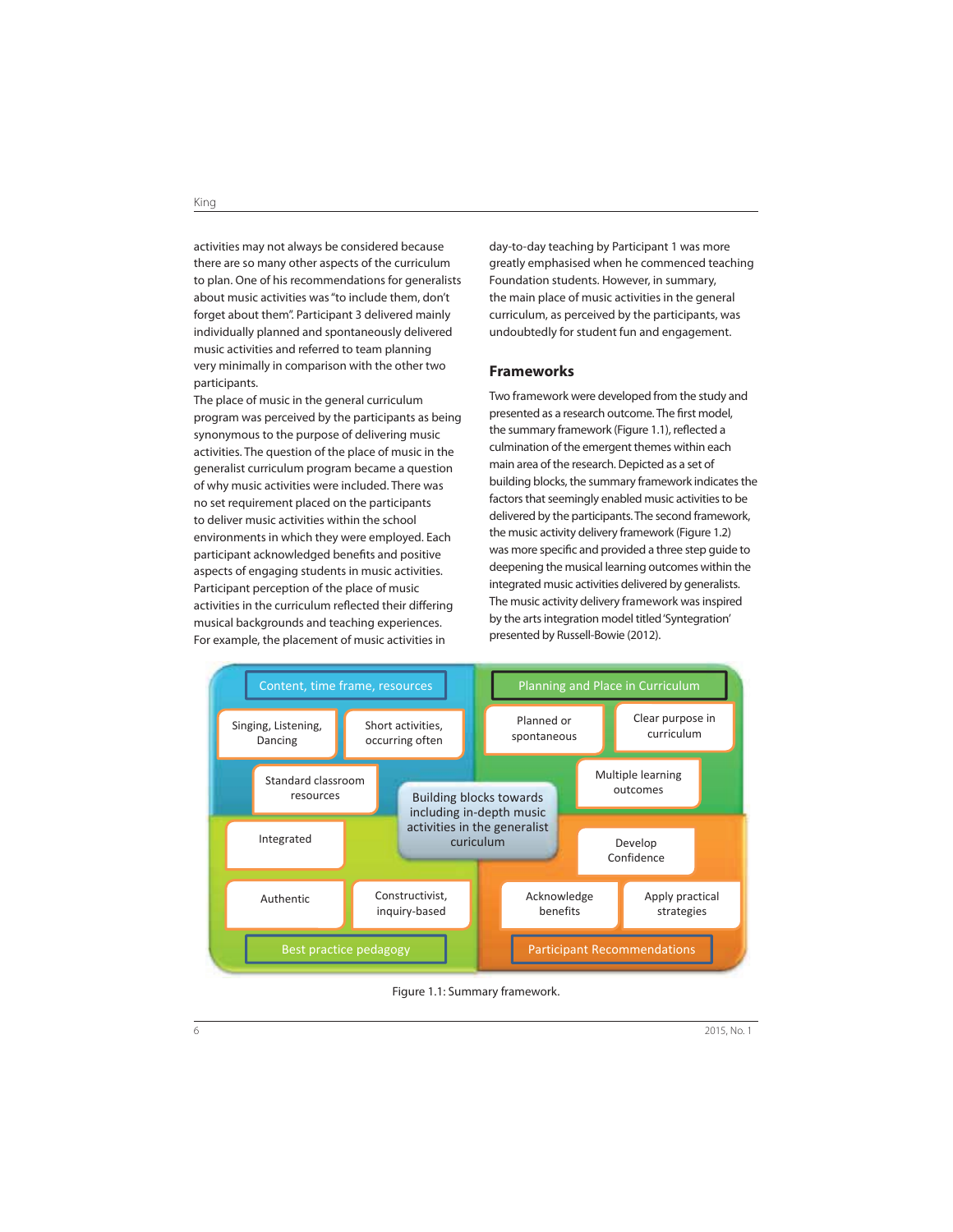### **Significance**

The descriptive accounts of music activities delivered by classroom generalists were one outcome of the research. In a minimal way, the descriptive accounts address an aspect of the research problem regarding the 'lost' data about the music programs in Victorian primary schools (Parliament of Victoria, 2013) by providing an in-depth look at the music activities delivered by three classroom generalists. The two frameworks, reflecting a culmination of data from the study, have been developed with the aim to guide the future practice of generalists in the delivery of music activities and to encourage generalists to deepen the music learning outcomes within the activities. The music activity delivery framework in particular was based around the integrated pedagogical approach to reflect the preference amongst the participants for this approach and to acknowledge time constraint issues that participants reported regarding the crowded curriculum (Parliament of Victoria, 2013),

whilst encouraging an emphasis on musical understanding.

The goal of the research was to generate and present useful data about the music activities delivered by generalists. The data could enable and inspire other generalists to deliver music activities in their day-to-day teaching, especially in cases where these activities may currently be absent. The research outcomes contribute to existing research and resources which reflect the similar goal for music activities to be present, to be 'found', in the general education of Victorian primary school children.

#### **References**

- Albon, N., & De Vries, P. (2012). Taking responsibility for music education in the primary school: A case study. Victorian Journal of Music Education, 2012(1), 3-11.
- Bogdan, R. C., & Biklen, S. K. (2007). Qualitative Research for Education (5th ed.). Boston, Mass.: Pearson Education Inc. Creswell, J. W. (2005). Educational Research: Planning, Conducting, and Evaluating Quantitative and Qualitative Research. Upper Saddle River, N.J.: Merrill